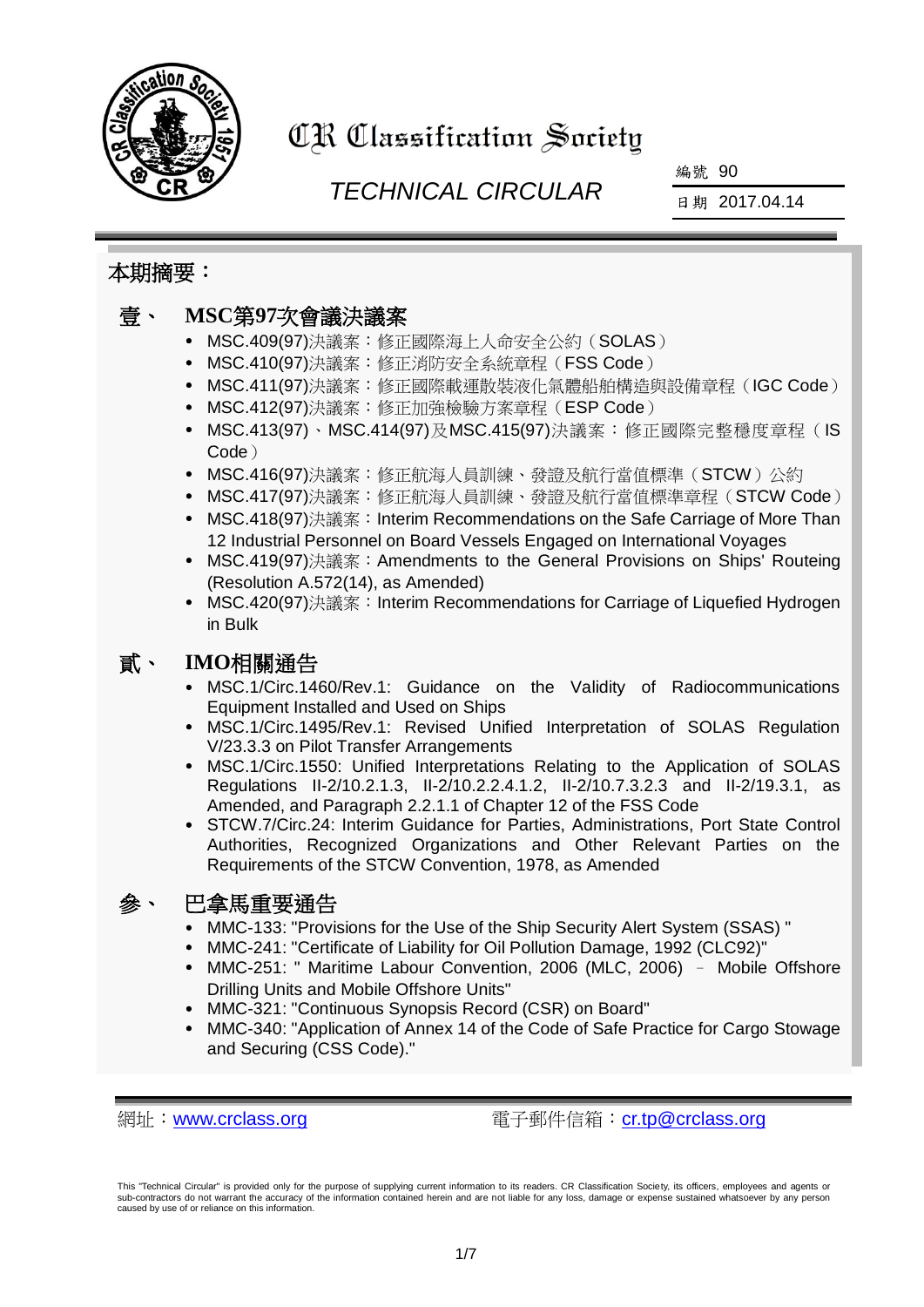- MMC-345: "Ballast Water Management Convention 2004, Panama Policy."
- MMC-346: "Amendments to the Ship Security Plans (SSP) for Recognized Security Organization (RSO) Duly Cancelled."

#### 肆、 貝里斯重要通告

- MMN-17-001通告: 有關因應BWM公約, IOPP單獨提前換證做法
- IMM-GOB001-17通告:有關精進港口國管制因應措施

#### 伍、 **2017**年重點檢查活動

 東京備忘錄(Tokyo MOU)公布2017年重點檢查活動(CIC)主題為:Safety of Navigation,縣與巴黎備忘錄(Paris MOU)一同實施。

#### 陸、 美國**USCG**壓艙水管理規定

摘要美國壓艙水管理規定最新動態

# 壹 **MSC**第**97**次會議決議案

國際海事組織(**IMO**)海事安全委員會(**MSC**)第 **97** 次會議於 **2016** 年 **11** 月 **21** 日 至 **11** 月 **25** 日在英國倫敦召開。決議案內容如下:

- 一、 **[MSC.409\(97\)](http://www.crclass.org/chinese/download/ti-tc/90/1-1%20MSC.409(97).pdf)**決議案:修正國際海上人命安全公約(**SOLAS**),預計**2020**年**1**月**1**日生 效:
	- (一) 修正II-1章規則3-12(噪音章程適用範圍):經本次修正後,2014年7月1日前簽 約,且於2015年1月1日以後安龍,並於2018年7月1日前交船者,亦須符合噪音 章程。
	- (二) 修正II-2章規則10.5.1.2.2的機艙鍋爐消防規劃規定:若鍋爐已被依II-2章規則 10.5.6 所 規 定 的 Fixed Water-based Local Application Fire-Extinguishing Systems 保護,不用配備135 L泡沫滅火器。 註:本項修正適用所有修正案生效後之新造船及現成船。

(三) 新增XI-1章2-1規定:Non-ESP貨船之中檢及換證檢驗將可按照2011年ESP Code 和HSSC相應的檢驗周期執行。

#### 二、 **[MSC.410\(97\)](http://www.crclass.org/chinese/download/ti-tc/90/1-2%20MSC.410(97).pdf)**決議案:修正消防安全系統章程(**FSS Code**),預計**2020**年**1**月**1**日生 效:

(一) 修正第13章2.1.2.2.2.1段,澄清計算逃生通道人員分流Case 2的公共空間時,船 員分布的情況:將「船員的成員在公共空間佔據了最大容量的1/3」修改為「1/3 的船員分布在公共空間」。

#### 三、 **[MSC.411\(97\)](http://www.crclass.org/chinese/download/ti-tc/90/1-3%20MSC.411(97).pdf)**決議案:修正國際載運散裝液化氣體船舶構造與設備章程(**IGC Code**), 預計**2020**年**1**月**1**日生效:

- (一) 修正第3章的3.2.5段之內容:刪除駕駛室窗的A-0等級防火要求。
- (二) 依據**[MSC.1/Circ.1549](http://www.crclass.org/chinese/download/ti-tc/90/1-4%20MSC.1-Circ.1549%20-%20Notification%20Of%20Amendments%20To%20Paragraph%203.2.5%20Of%20The%20Igc%20Code%20(Secretariat)%20(1).pdf)**通告,會員國可提前實施該修正案。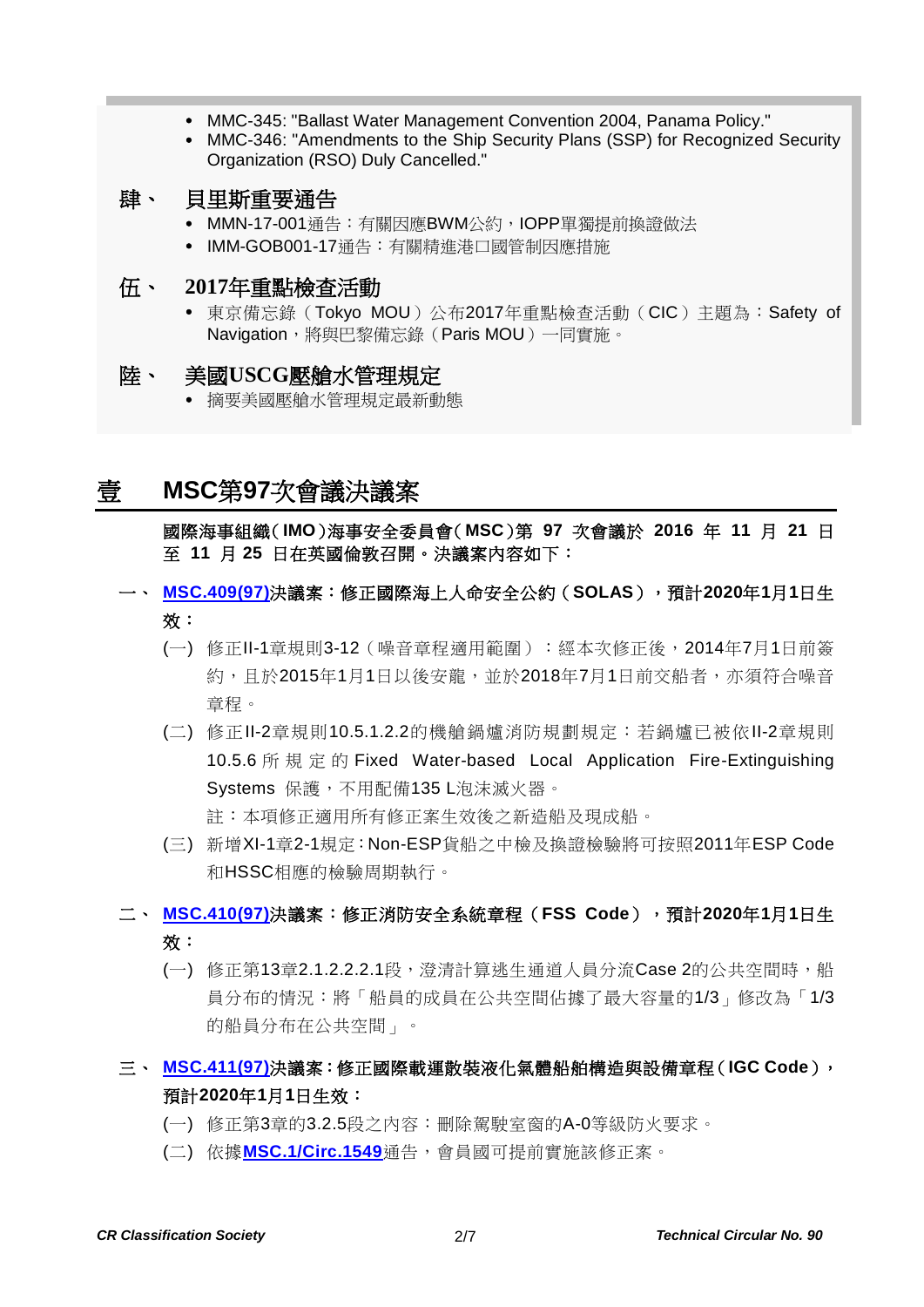#### 四、 **[MSC.412\(97\)](http://www.crclass.org/chinese/download/ti-tc/90/1-5%20MSC.412(97).pdf)**決議案:修正**2011**年加強檢驗方案章程(**ESP Code, 2011**),預計**2018** 年**7**月**1**日生效:

- (一) 澄清雙殼散裝船之近觀檢驗以及測厚之範圍。
- 五、 **[MSC.413\(97\)](http://www.crclass.org/chinese/download/ti-tc/90/1-6%20MSC.413(97).pdf)**、**[MSC.414\(97\)](http://www.crclass.org/chinese/download/ti-tc/90/1-7%20MSC.414(97).pdf)**、**[MSC.415\(97\)](http://www.crclass.org/chinese/download/ti-tc/90/1-8%20MSC.415(97).pdf)**決議案:修正國際完整穩度章程( **IS Code**),預計**2020**年**1**月**1**日生效:
	- (一) 新增錨泊(Anchor Handling)、拖帶(Towing Operations)、護航(Escort Operations)和起重作業(Lifting Operations)的穩度要求。

## 六、 **[MSC.416\(97\)](http://www.crclass.org/chinese/download/ti-tc/90/1-9%20MSC.416(97).pdf)**決議案:修正航海人員訓練、發證及航行當值標準(**STCW**)公約,預 計**2018**年**7**月**1**日生效:

- (一) 改寫規則V/2之客船船長和甲級船員培訓要求。
- (二) 因應極區章程(Polar Code),新增規則V/4之培訓要求。

#### 七、 **[MSC.417\(97\)](http://www.crclass.org/chinese/download/ti-tc/90/1-10MSC.417(97).pdf)**決議案:修正航海人員訓練、發證及航行當值標準章程(**STCW Code**), 預計**2018**年**7**月**1**日生效:

- (一) 修正章節A-V/2:
	- 1. 要 求 船 員 熟 悉 客 船 緊 急 情 況 ( A-V/2.1 : Passenger Ship Emergency Familiarization)。
	- 2. 新增表A-V/2-1: 列出密集人群管理訓練 (Crowd Management Training)的 最低適任性標準規範。
- (二) 新增章節A-V/4,列出適用Polar Code船舶其船員所須接受的最低適任性標準規 範(含基礎訓練及進階訓練)。
- 八、 **[MSC.418\(97\)](http://www.crclass.org/chinese/download/ti-tc/90/1-11%20MSC.418(97).pdf)**決議案:**Interim Recommendations on the Safe Carriage of More Than 12 Industrial Personnel on Board Vessels Engaged on International Voyages**(安全載運超過**12**名工業人員之國際航線船舶臨時建議):
	- (一) 工業人員:
		- 1. 定義:係指在其他船舶或近海設施上從事工業活動而被載運或住宿於船上的 人員。
		- 2. 工業人員應年滿16歲。
		- 3. 工業人員應滿足相應的培訓、醫療、職業技能及身體素質要求。
	- (二) 符合2008年SPS Code標準之船舶可載運超過12名之工業人員,在此情況下,工 業人員不被視為SOLAS Regulation I/2(e)所定義之Passengers。
	- (三) 本建議案之背景起源請參考第86[期技術通報。](http://www.crclass.org/chinese/download/ti-tc/86/86.pdf)
- 九、 **[MSC.419\(97\)](http://www.crclass.org/chinese/download/ti-tc/90/1-12MSC.419(97).pdf)**決議案:**Amendments to the General Provisions on Ships' Routeing (Resolution A.572(14), as Amended)**:
	- (一) IMO提醒各主管機關在制定船舶路線時應考慮到大型海上建築物群(例如:風力 發電場)對於交通密度、船舶操縱空間、避碰規則的責任義務等影響。
- 十、 **[MSC.420\(97\)](http://www.crclass.org/chinese/download/ti-tc/90/1-13MSC.420(97).pdf)** 決議案 : **Interim Recommendations for Carriage of Liquefied Hydrogen in Bulk**(載運散裝液體氫的臨時建議):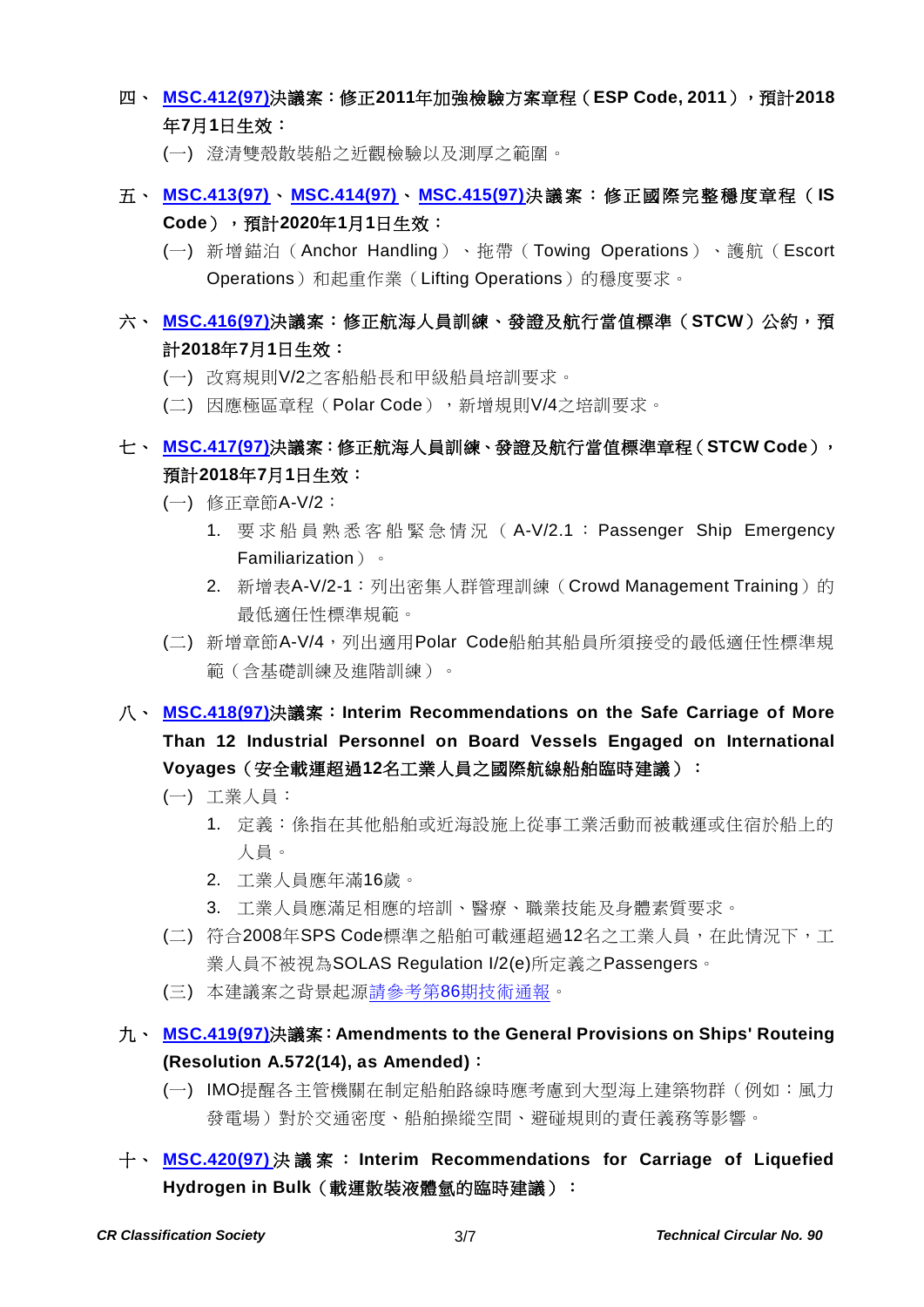(一) 載運散裝液體氫之船舶應符合IGC Code之相關要求,但因IGC Code第19章並未 列出載運液體氫的特定規定標準,故MSC於本次會議採納本決議案以做為載運 散裝液體氫之臨時建議。

# 貳 **IMO**相關通告

- 一、 **[MSC.1/Circ.1460/Rev.1:](http://www.crclass.org/chinese/download/ti-tc/90/2-1%20MSC.1-Circ.1460-Rev.1%20-%20Guidance%20On%20The%20Validity%20Of%20Radiocommunications%20Equipment%20Installed%20And%20Used%20On%20Ships%20(Secretariat).pdf) Guidance on the Validity of Radiocommunications Equipment Installed and Used on Ships**:
	- (一) 背景說明:原本船上高頻(HF)無線電通訊設備具搭配運作窄頻帶直接印字能力 者,最晚應於2017年1月1日以後第一次無線電檢驗時確認符合無線電規則之最 新技術要求(詳細內容請參考第87[期技術通報\)](http://www.crclass.org/chinese/download/ti-tc/87/87.pdf)。
	- (二) 本次修正:將符合時程從2017年1月1日以後第一次無線電檢驗,修改為2024年 1月1日以後的第一次無線電檢驗。
- 二、 **[MSC.1/Circ.1495/Rev.1:](http://www.crclass.org/chinese/download/ti-tc/90/2-2%20MSC.1-Circ.1495-Rev.1%20-%20UNIFIED%20INTERPRETATION%20OF%20SOLAS%20REGULATION%20V23.3.3%20ON%20PILOT%20TRANSFER%20ARRANGEMENTS%20(Secretariat).pdf) Revised Unified Interpretation of SOLAS Regulation V/23.3.3 on Pilot Transfer Arrangements**:
	- (一) 背景說明:SOLAS規則V/23.3.3中有關領港人用梯之要求,分為 .1之純pilot ladder形式(攀爬高度9米内)與 .2之accommodation ladder + pilot ladder之混 和形式,兩者擇一(請參考第77[期技術通報\)](http://www.crclass.org/chinese/download/ti-tc/77/77.pdf)。
	- (二) 修正統一解釋:關於V/23.3.3.1之純pilot ladder形式,刪除原MSC.1/Circ.1495內 「船舶反向傾斜15度」應納入9米限制考慮之統一解釋。
- 三、 **[MSC.1/Circ.1550:](http://www.crclass.org/chinese/download/ti-tc/90/2-3%20MSC.1-Circ.1550%20-%20Unified%20Interpretations%20Relating%20To%20The%20Application%20Of%20Solas%20Regulations%20Ii-210.2.1.3,%20Ii-...%20(Secretariat)%20(1).pdf) Unified Interpretations Relating to the Application of SOLAS Regulations II-2/10.2.1.3, II-2/10.2.2.4.1.2, II-2/10.7.3.2.3 and II-2/19.3.1, as Amended, and Paragraph 2.2.1.1 of Chapter 12 of the FSS Code**:
	- (一) 背景說明:SOLAS規則II-2/10.7.3要求2016年1月1日以後建造,設計在露天甲板 或其上方載運五層或五層以上貨櫃之船舶,應配備移動式消防水槍(Mobile Water Monitor)。(請參考第73[期技術通報\)](http://www.crclass.org/chinese/download/ti-tc/73/73.pdf)
	- (二) 統一解釋: 列出Mobile Water Monitor在不同管路設計情況下,獨立泵、消防總 管(包含與灑水系統共用之消防總管),其消防泵總量及直徑之規定。
- 四、 **[STCW.7/Circ.24:](http://www.crclass.org/chinese/download/ti-tc/90/2-4%20STCW.7-Circ.24%20-%20Interim%20Guidance%20for%20Parties,%20Administrations,%20port%20Sta....pdf) Interim Guidance for Parties, Administrations, Port State Control Authorities, Recognized Organizations and Other Relevant Parties on the Requirements of the STCW Convention, 1978, as Amended**:
	- (一) 背景說明:IMO的HTW次委員會,針對與STCW公約的四個議題,提出臨時性指 引供各方參考。
	- (二) 議題一,於STCW公約架構下,有關文件確認:
		- 1. 船員不被額外要求公約規範以外的文件。
		- 2. 依公約所簽發的證書或證明文件,不被要求對照至特定的IMO典範課程 (Model Course)。
	- (三) 議題二,證書所參照的STCW公約文字:
		- 1. 建議證書上「所參照的STCW公約」陳述可採以下文字:"the International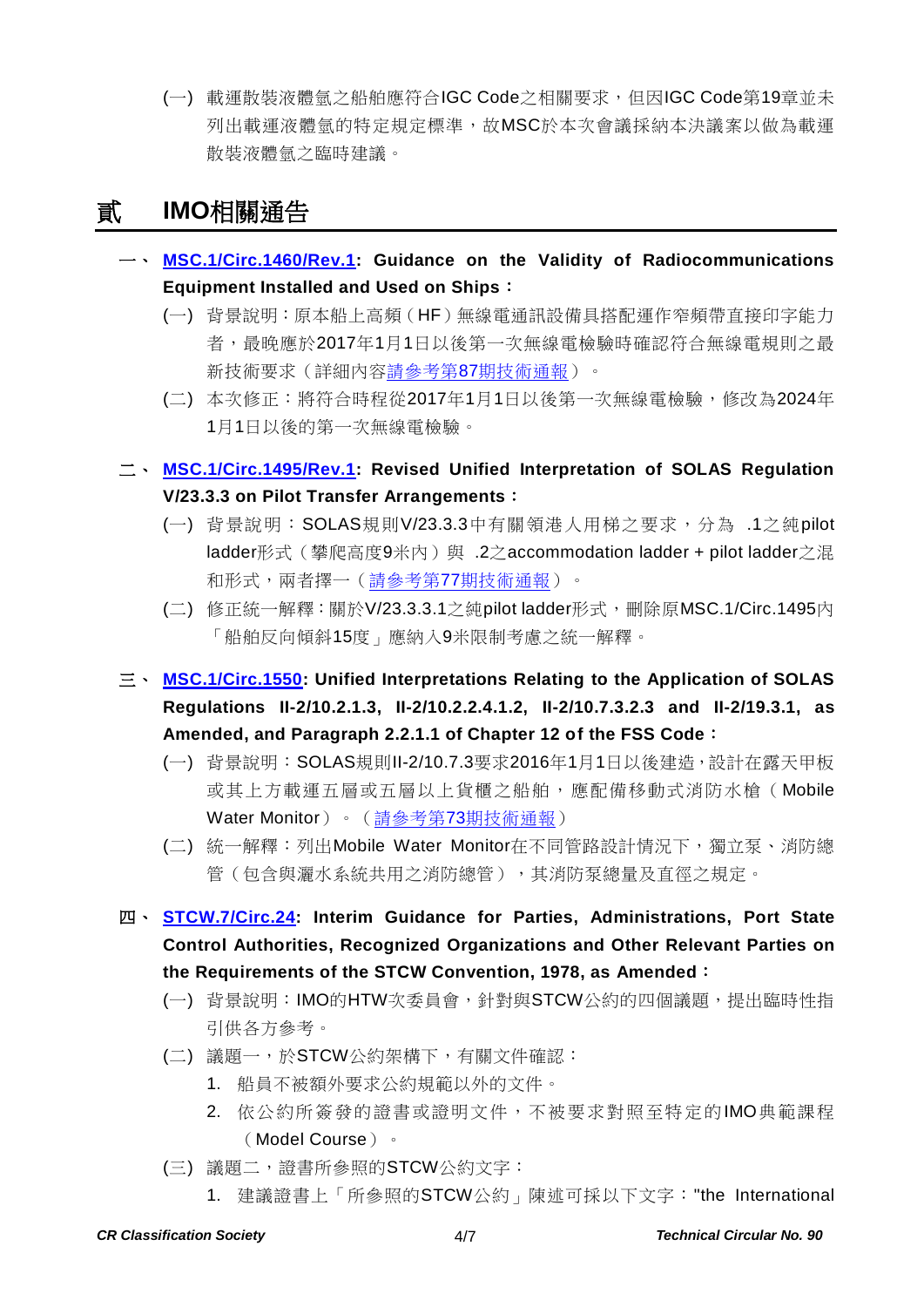Convention on Standards of Training, Certification and Watchkeeping for Seafarers, 1978, as Amended",而不用再標註個別修正案的年份 (如2010 的馬尼拉修正案)。

- 2. 只要船員所持之證書有效,無論證書上所參照的公約文字為何,皆無損於其 效力。
- (四) 議題三,驗證ECDIS訓練要求:
	- 1. 不要求負責ECDIS的船員提供特定型式訓練證明,但仍要求熟悉船上的設備 操作。
	- 2. 註:
		- (1) 中華民國交通部航港局已於中華民國106年4月7日航員字第1061910211號文 針對此議題公告國籍船舶因應事項。
		- (2) 建議各船仍應遵守到訪港口的個別規定,如澳洲對於ECDIS之要求(請參閱 第86[期技術通報\)](http://www.crclass.org/chinese/download/ti-tc/86/86.pdf)。
- (五) 議題四, 釐清最低安全配置與「II/5、III/5、III/6與III/7」等STCW規定關係:
	- 1. 當船舶已依據主管機關所發之最低安全管理文件(Minimum Safe Manning Document)配置人力時,PSC應接受該船已安全配置。

# 參 巴拿馬重要通告

- 一、 **[MMC-133:](http://www.crclass.org/chinese/download/ti-tc/90/3-1MMC-133-February-6-2017%20(1).pdf) "Provisions for the Use of the Ship Security Alert System (SSAS) "**, 修正第**11**段**~**第**13**段,新增規定:**SSAS Test**須至少於每日曆年執行一次,且兩次之 間隔不應超過**18**個月。
- 二、 **[MMC-241:](http://www.crclass.org/chinese/download/ti-tc/90/3-2MMC-241-Certificate-of-Liability-for-Oil-Pollution-Damage-1992-CLC92-10-02-2017.pdf) "Certificate of Liability for Oil Pollution Damage, 1992 (CLC92)"**,自 **2017**年**3**月**1**日起,**CLC Certificates**改[由線上申請並](http://certificates.amp.gob.pa/certificates/)將改為電子證書,在此之前所簽 發之證書將有效至其效期截止。
- 三、 **[MMC-251:](http://www.crclass.org/chinese/download/ti-tc/90/3-3MMC-251-Feb-2017.pdf) " Maritime Labour Convention, 2006 (MLC, 2006) – Mobile Offshore Drilling Units and Mobile Offshore Units"**,巴拿馬籍之**MOU**或**MODU**毋須持有**MLC** 證書及符合文件,但**MLC**公約之規定(含**2014**年修正案之內容)依然適用於其上之船 員。
- 四、 **[MMC-321:](http://www.crclass.org/chinese/download/ti-tc/90/3-4MMC-321-18-JANUARY-2017.pdf) "Continuous Synopsis Record (CSR) on Board"**,新增第**5**段:自**2017** 年**6**月**1**日起,新註冊、新建造或修改**Owner Address**之船舶的**CSR**,其上所載之**Owner Address**須與**Radio Licenses**上的一致。
- 五、 **[MMC-340:](http://www.crclass.org/chinese/download/ti-tc/90/3-5%20MMC-340-14-Marzo-2017.pdf) "Application of Annex 14 of the Code of Safe Practice for Cargo Stowage and Securing (CSS Code)."**,有關巴拿馬船舶符合**CSS Code Annex 14** 之時程,本中心已於第**89**[期技術通報、](http://www.crclass.org/chinese/download/ti-tc/89/89.pdf)**[CR-17-004 \(S\)](http://www.crclass.org/opennotice/opennotice.php?p=1&search=CR-17-004#Show)**內報導,本次通告於**2.1.3**段內 新增現成船舶應盡可能符合的具體項目,另要求貨櫃船船員應熟悉船上工作,並接受 訓練以辨識、避免潛在危險。
- 六、 **[MMC-345:](http://www.crclass.org/chinese/download/ti-tc/90/3-6MMC-345-Law-No.41-of-12-September-2016-adopting-International-BWM-14-02-2017%20(1).pdf) "Ballast Water Management Convention 2004, Panama Policy."**,巴拿 馬政府對於壓艙水管理之檢驗與發證政策,詳細內容請參考**[CR-17-003 \(R\)](http://www.crclass.org/opennotice/opennotice.php?p=1&search=CR-17-003%28R%29#Show)**。
- 七、 **[MMC-346:](http://www.crclass.org/chinese/download/ti-tc/90/3-7MMC-346-SSP-AMENDMENTS-Final.pdf) "Amendments to the Ship Security Plans (SSP) for Recognized**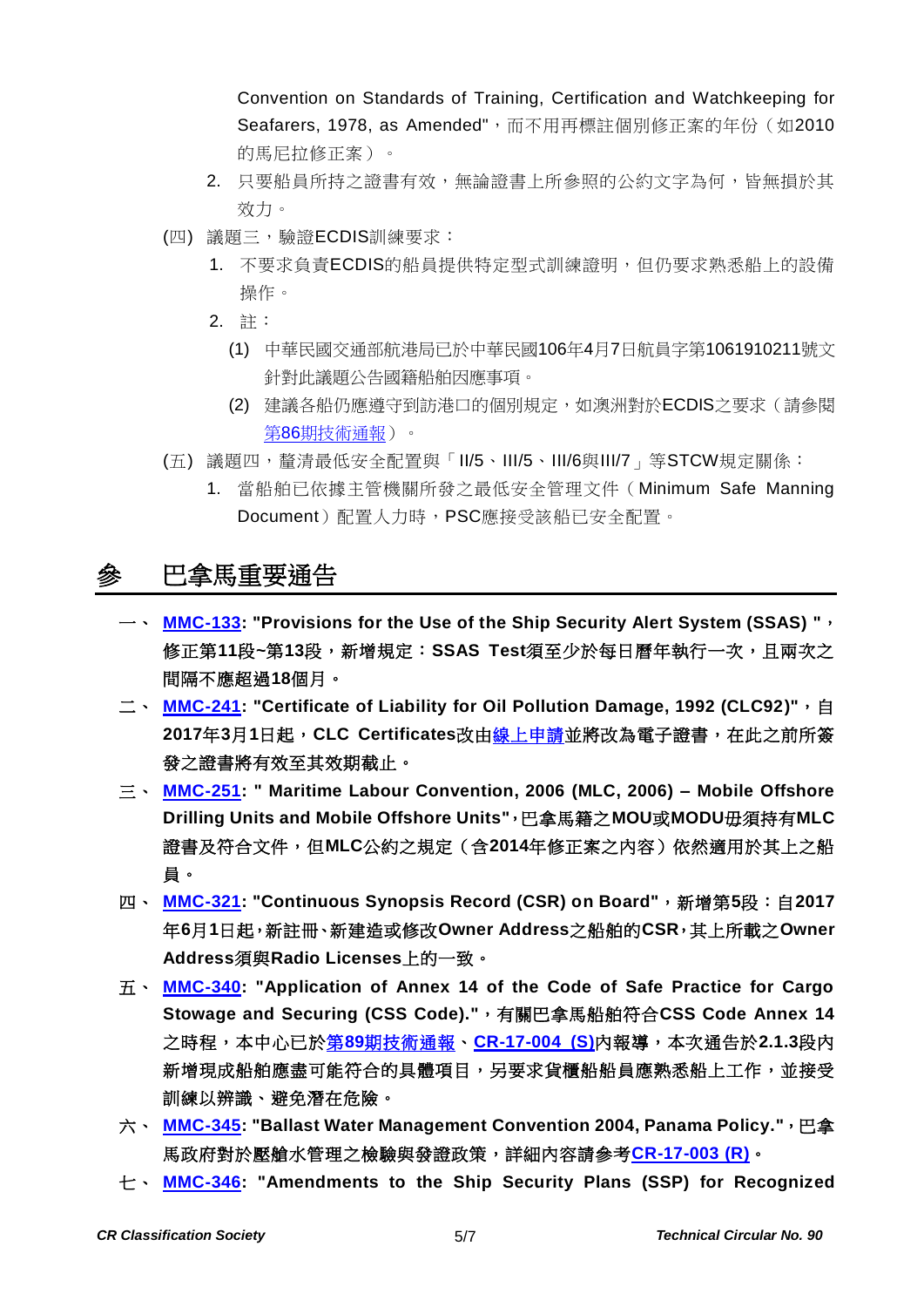**Security Organization (RSO) Duly Cancelled."**,巴拿馬公告:若一船舶的認可保全 機構(**RSO**)因故被巴拿馬撤銷船舶保全計畫(**SSP**)評估權時,船東可以採取的因 應措施。

註:**CR**為巴拿馬政府長期委託之合格**RSO**,可執行**SSP**之評估工作。

### 肆 貝里斯重要通告

#### 一、 有關**BWM**公約與**IOPP**換證檢驗:

- (一) 貝里斯發布**[MMN-17-001](http://www.crclass.org/chinese/download/ti-tc/90/4-1mmn-17-001-bwm-convention-entry-into-force.pdf)**通告,同意在個案申請的條件下,將由貝里斯海事部門 審核IOPP單獨提前換證,但應遵守下列步驟:
	- 1. 船東向RO申請,請其提供一份有關IOPP單獨提前換證的意向通知。
	- 2. 由RO併同該船的檢驗狀態向貝里斯海事部門提出申請。
- (二) 貝里斯鼓勵前述案例船東未來回歸(Re-Harmonize)統一發證機制(HSSC)。
- 二、 有關精進港口國管制因應措施:
	- (一) 貝里斯發布**[IMM-GOB001-17](http://www.crclass.org/chinese/download/ti-tc/90/4-2%20TD-IMM-GOB001-17%20PARIS%20MOU%20POLICY.pdf)**通告,為了改善貝里斯船籍在巴黎備忘錄的表現 度,針對營運於Paris MOU內的船舶,增加包括船齡限制、額外檢驗計畫等規定。

### 伍 **2017**年重點檢查活動

東京備忘錄(**Tokyo MOU**)第 **27** 屆委員會訊息[\(新聞稿\)](http://www.tokyo-mou.org/doc/psc27-press-release.pdf):

- 一、 確認**2017**年重點檢查活動(**Concentrated Inspection Campaign, CIC**)主題為: **Safety of Navigation**(包含**ECDIS**),並將與巴黎備忘錄(**Paris MOU**)一同實施:
	- (一) 建議所有船東:
		- 1. 確認船上船員熟悉航行安全操作。
		- 2. 盡早與ECDIS系統商聯繫並了解船上設備的版本狀況。
	- (二) 安全航行之CIC亦包含電子海圖顯示與資訊系統(ECDIS)查驗,請留意有關 2017年9月開始要求的新版標準。
	- (三) 澳洲已針對ECDIS發布通告(詳[見本中心技術通報第](http://www.crclass.org/chinese/download/ti-tc/86/86.pdf)86期),亦可參考澳洲發布 的ECDIS[查驗流程圖先](http://www.crclass.org/chinese/download/ti-tc/86/6-2%20chart%20.pdf)行確認。
- 二、 **2018**年**CIC**預計為**MARPOL Annex VI**(防止船舶空氣污染),亦將與**Paris MOU**一同 時施。

## 陸 美國**USCG**壓艙水管理規定

美國海岸巡防隊(**USCG**)於 **2017** 年 **3** 月 **6** 日發布 **[MSIB 003-17](http://www.crclass.org/chinese/download/ti-tc/90/6-1_003_17_3-6-2017.pdf)** 通告,摘要相關重點 如下:

- 一、 有關延期申請:
	- (一) 延期的期限視型式認可產品與細部的安裝計畫而定,而不再僅是參考計畫進塢時 間表,超過延期允許的期限即為過期。